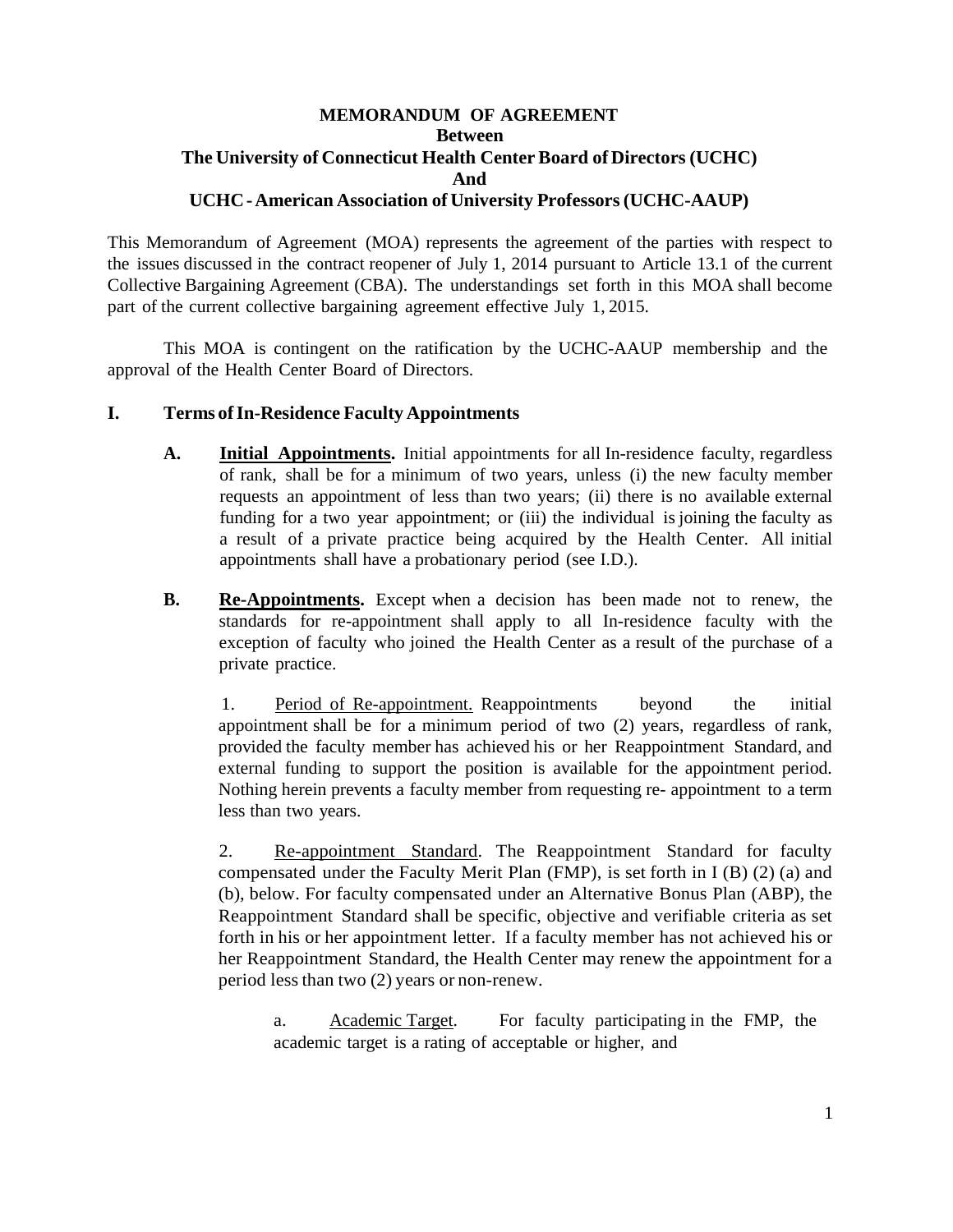b. Clinical Target. For faculty participating in the FMP, the Clinical Target for FY 2016 shall be the 55th percentile of the 2015 UHC number for each specialty.

3. Elimination of a Program: During the second year of any re-appointment, the appointment may be terminated (with six months' notice) prior to its end date, if UCHC decides to eliminate a program.

4. The Reappointment Standards set forth above shall not apply to the next renewal for faculty members participating in an ABP as of June 30, 2015. However, with that next renewal, provided that faculty member continues to participate in an ABP, his or her re-appointment letter shall set forth the criteria comprising his or her Reappointment Standard as defined above in I (B)(2). All new ABP appointment letters, whether initial appointments or renewal appointments, shall set forth the specific criteria comprising the Reappointment Standard.

- **C. Appointment End Dates.** When possible, the end dates of all in-residence faculty appointments shall be based on fiscal years. Exceptions include, but are not limited to:
	- 1. when a faculty member asks for a different end date in order to accept a new position, seek further education, move away from the area, etc.,
	- 2. when US State Department requirements for visa applications dictate otherwise,
	- 3. when funding is not available for a full year at the end of the appointment period, or
	- 4. the final year of appointment for a faculty member hired under the "Exceptional Post Doc Policy" where employment is for a maximum of three years.

AAUP will be informed of any other exceptions.

- **D. Probationary Period.** All initial in-residence faculty appointments shall include a twelve (12) month period of probation. This probationary period applies to all incoming faculty and will not be waived. The period of probation and its terms will be specifically set forth in the appointment letter.
	- 1. Extension of probationary period. A faculty member's probationary period may be extended after periods of leave without pay, use of sick leave, or use of other leave for family and medical leave purposes when a leave exceeds 20 working days. The period of extension shall be equal to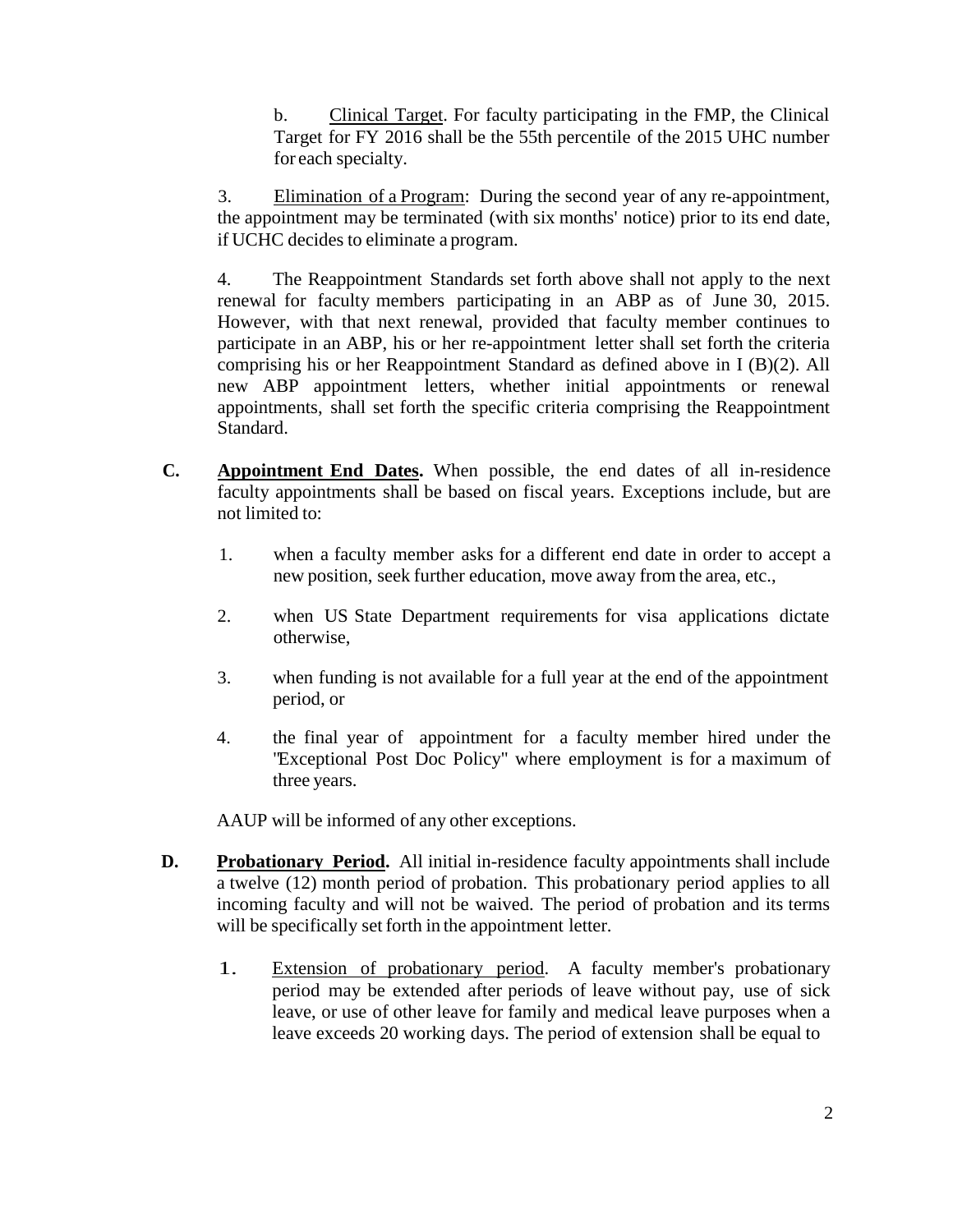the length of time the faculty member was absent. When the probationary period is extended for this reason, the faculty member shall receive written notification, with a copy to the Union, setting forth the length of the extension. There shall be no more than two extensions of the probationary period during the probationary year.

2. **Termination during the probationarv period**. During the probationary period, the Chair/Center Director, with the written approval of the Dean, may terminate the employee's appointment. Written notification of the termination will be provided. There shall be no appeal of such a decision within any University forum or the contractual grievance procedures. A faculty member terminated during the probationary period shall have the option of being informed orally by the Dean or Dean's designee of the reasons for the termination. A faculty member given notice of termination during the probationary period shall be considered to be dismissed during the probationary period even if the last day of employment falls outside the probationary period. Termination during the probationary period is neither a nonrenewal nor a dismissal for cause.

## **II. Non-renewal of Appointments** */***Early Departure Initiated by Faculty Member**

- **A.** When non-renewal occurs for a basic science faculty member or a faculty member with less than 20% clinical effort, that faculty member may terminate employment with the Health Center without penalty, with a three (3) month notification. In such a case, if the faculty member has a Covenant Not to Compete, the post-employment period of the Covenant shall begin the day after the faculty member's salary is terminated.
- **B.** If a faculty member is non-renewed or reappointed with reduced FTE, notification shall be given to that faculty member no later than April 1 or three months prior to the end date of his or her current appointment.
- **C.** Faculty with 20% or greater clinical effort who receive notification of nonrenewal or reappointment with reduced salary or FTE may request release from the six month notification period.

# **III. Initial FTE andEffort Distribution**

**A.** Each faculty member shall have his or her FTE and initial distribution of effort set forth in his or her initial appointment letter. For initial appointments, the faculty member's FTE shall be maintained throughout the term of appointment unless the faculty member requests an FTE reduction or there is loss of external funding. Effort distribution may be changed at any time, including during initial appointment.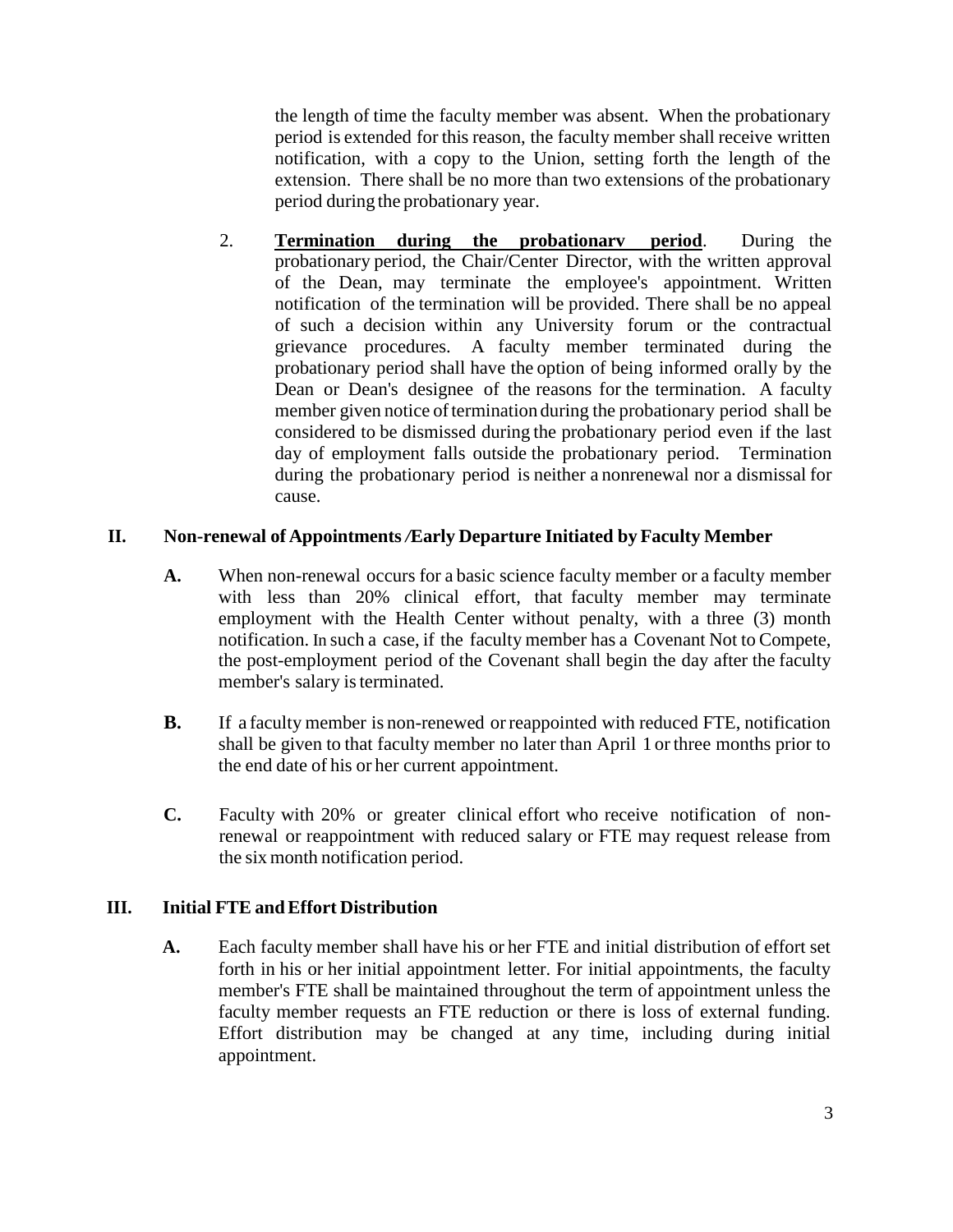**B.** The parties agree to meet and discuss the topic of academic effort related to promotional criteria consistent with the provisions of Article 9 of the collective bargaining agreement. This Article 9 task force will convene no later than September 15, 2015. Ifthe recommendations of the task force are agreed to by the parties, such agreement will be embodied in an MOU.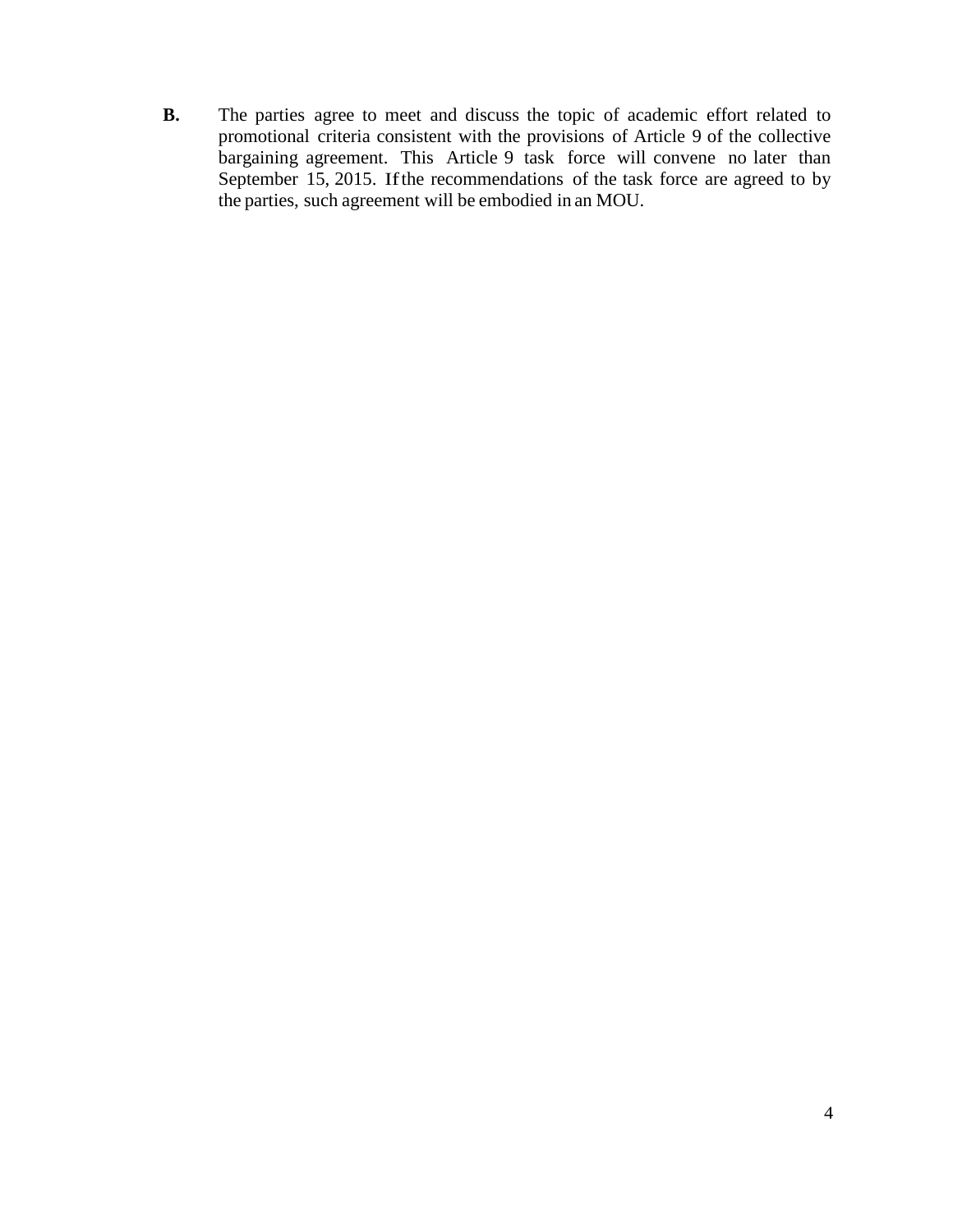## **IV. Clinical Merit (cMerit) for FMP faculty**

- **A.** Clinical merit, as set forth in Section 7 of the May 29, 2013 MOU on compensation, shall be based, in part, upon "Good Standing".
- **B.** Eligibility for the "Good Standing" portion of cMerit includes two (2) "threshold" requirements:
	- 1 . completion of Mandatory and Compliance Training for the most recent calendar year, and
	- 2. no reprimand or violations of Rules of Conduct.
- **C.** For faculty members meeting the threshold requirements, the "good standing" element of cMerit calculation will include weighted elements for:
	- I. CGCAHPS performance,
	- 2. effective clinical scheduling, and
	- 3. the Chair's/Center Director's discretionary allocation.
- **D.** CGCAHPS performance will be measured as follows: CGCAHPS surveys for clinic visits will utilize the 7 questions about provider communication activity for the most recent calendar year attached as Appendix A. The weighting will be as follows:

Raw scores from the responses to 7 questions regarding provider communication are provided for each provider, along with an aggregate score. The raw scores are compared to the UHC benchmark with a corresponding percentile. If the aggregate percentile is below the 45%ile, a weight of 0 is given. A weight of 5 is given if the best percentile is at or above the 75%ile. Weights from 0 to 5 are interpolated for percentiles between the 45%ile and the 75%ile. The

interpolation is given below, where x is the best aggregate percentile:

- For  $x < 45$ , the weighting is 0
- For  $x \ge 75$ , the weighting is 5
- For  $45 < x < 75$ , the weighting is 0.1667x (x-45)

A minimum number of 28 surveys per year is required to provide a valid assessment of provider performance. Ifthis number of surveys is not obtained, the faculty member will be assigned a weight of I. Where no surveys are utilized for a clinical specialty the weight assigned will be 1.

Distribution of the pool of dollars as follows: